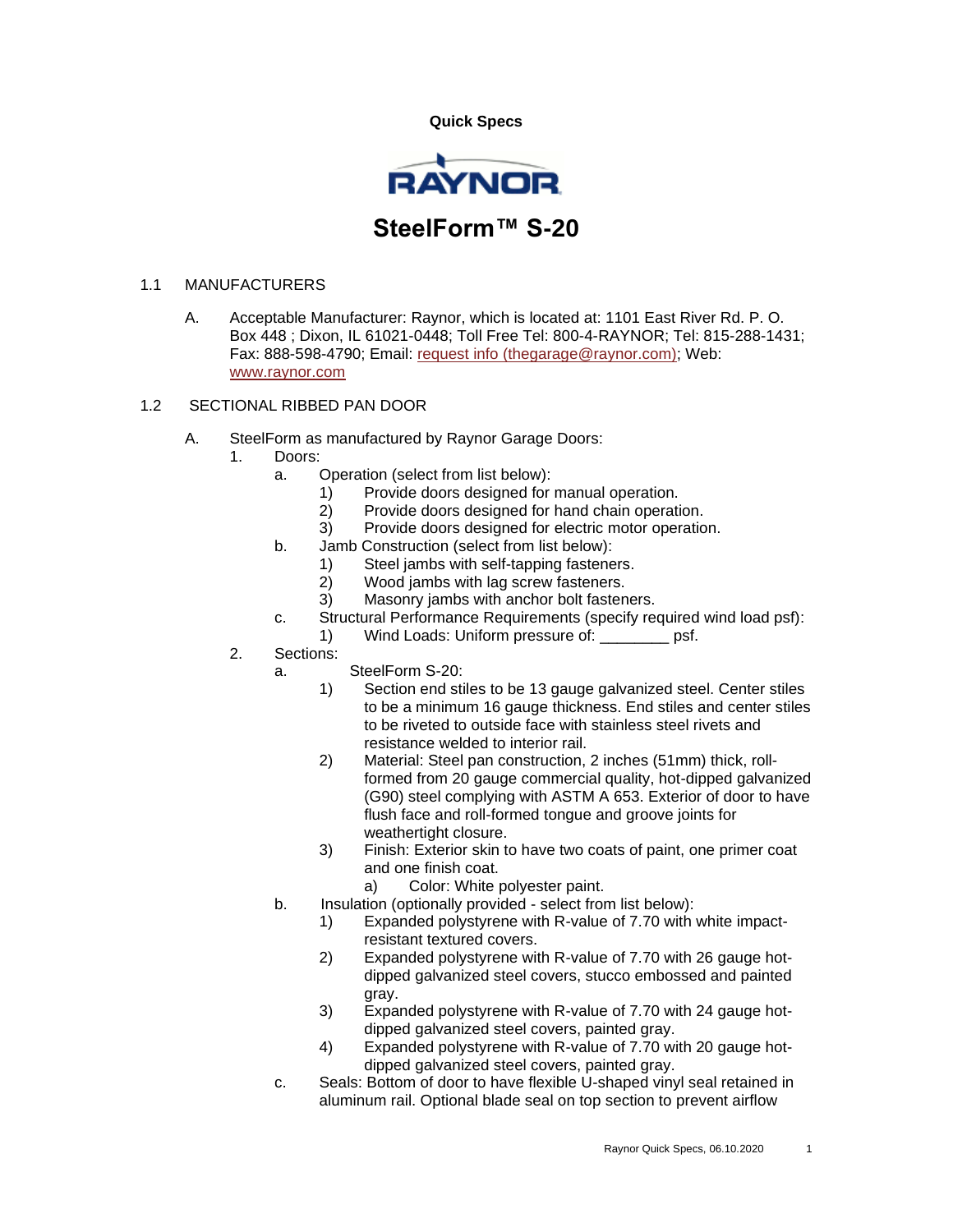above header

- d. Trussing: Doors designed to withstand specified wind load. Deflection of door in horizontal position to be maximum of 1/120th of door width.
- 3. Windows: Locations to comply with door elevation drawings. Select from list below)
	- a. 24 inches by 8 inches (610 mm by 203 mm) rectangular window encased in a two-piece black frame.
	- b. Full-view window consisting of aluminum stile and rail construction and color matched to door exterior with powdercoat paint.
- 4. Glazing: Windows to be provided as follows:
- a. Glass consisting of one pane of 1/8 inch (3.2 mm) thick DSB glass.
- 5. Glazing: Windows to be provided with insulated glazing units as follows: a. Glass consisting of two panes of 1/8 inch (3.2 mm) thick DSB glass.
- 6. Glazing: Full View to be provided as follows:
	- a. Impact Rated Glazing: 11/32 inch (8.37 mm) Clear Impact Glass.
	- b. Impact Rated Glazing: 11/32 inch (8.37 mm) Tinted Bronzer Impact **Glass**
	- c. Impact Rated Glazing: 11/32 inch (8.37 mm) Tinted Green Impact **Glass**
	- d. Impact Rated Glazing: 11/32 inch (8.37 mm) White Interlayer Impact Glass.
	- e. Non-Impact Rated Glazing: 1/8 inch (3.2 mm) Clear Glass consisting of one pane of 1/8 inch (3.2 mm) DSB non-insulated glass.
	- f. Non-Impact Rated Glazing: 3/16 inch (4.8 mm) Clear Glass consisting of one pane of 3/16 inch (4.8 mm) non-insulated glass.
	- g. Non-Impact Rated Glazing: 1/4 inch (6.4 mm) Clear Glass consisting of one pane of 1/4 inch (6.4 mm) non-insulated glass.
	- h. Non-Impact Rated Glazing: 1/8 inch (3.2 mm) Clear Tempered Glass consisting of one pane of 1/8 inch (3.2 mm) non-insulated glass.
	- i. Non-Impact Rated Glazing: 1/4 inch (6.4 mm) Clear Tempered Glass consisting of one pane of 1/4 inch (6.4 mm) non-insulated glass.
	- j. Non-Impact Rated Glazing: 3/16 inch (4.88 mm) Clear Tempered Glass consisting of one pane of 3/16 inch (4.88 mm) non-insulated glass.
	- k. Non-Impact Rated Glazing: 1/4 inch (6.4 mm) Clear Laminated Glass consisting of one pane of 1/4 inch (6.4 mm) non-insulated glass.
	- l. Non-Impact Rated Glazing: 1/4 inch (6.4 mm) Clear Wire Glass consisting of one pane of 1/4 inch (6.4 mm) non-insulated glass.
	- m. Non-Impact Rated Glazing: 1/8 inch (3.2 mm) Tinted Glass consisting of one pane of 1/8 inch (3.2 mm) non-insulated glass.
	- n. Non-Impact Rated Glazing: 1/4 inch (6.4 mm) Tinted Glass consisting of one pane of 1/4 inch (6.4 mm) non-insulated glass.
	- o. Non-Impact Rated Glazing: 1/8 inch (3.2 mm) Tinted Tempered Glass consisting of one pane of 1/8 inch (3.2 mm) non-insulated glass.
	- p. Non-Impact Rated Glazing: 1/4 inch (6.4 mm) Tinted Tempered Glass consisting of one pane of 1/4 inch (6.4 mm) non-insulated glass.
	- q. Non-Impact Rated Glazing: 1/2 inch (12.69 mm) Insulated Clear Glass consisting of two panes of 1/8 inch (3.2 mm) DSB insulated glass.
	- r. Non-Impact Rated Glazing: 1/2 inch (12.69 mm) Insulated Clear Tempered Glass consisting of two panes of 1/8 inch (3.2 mm) Tempered insulated glass.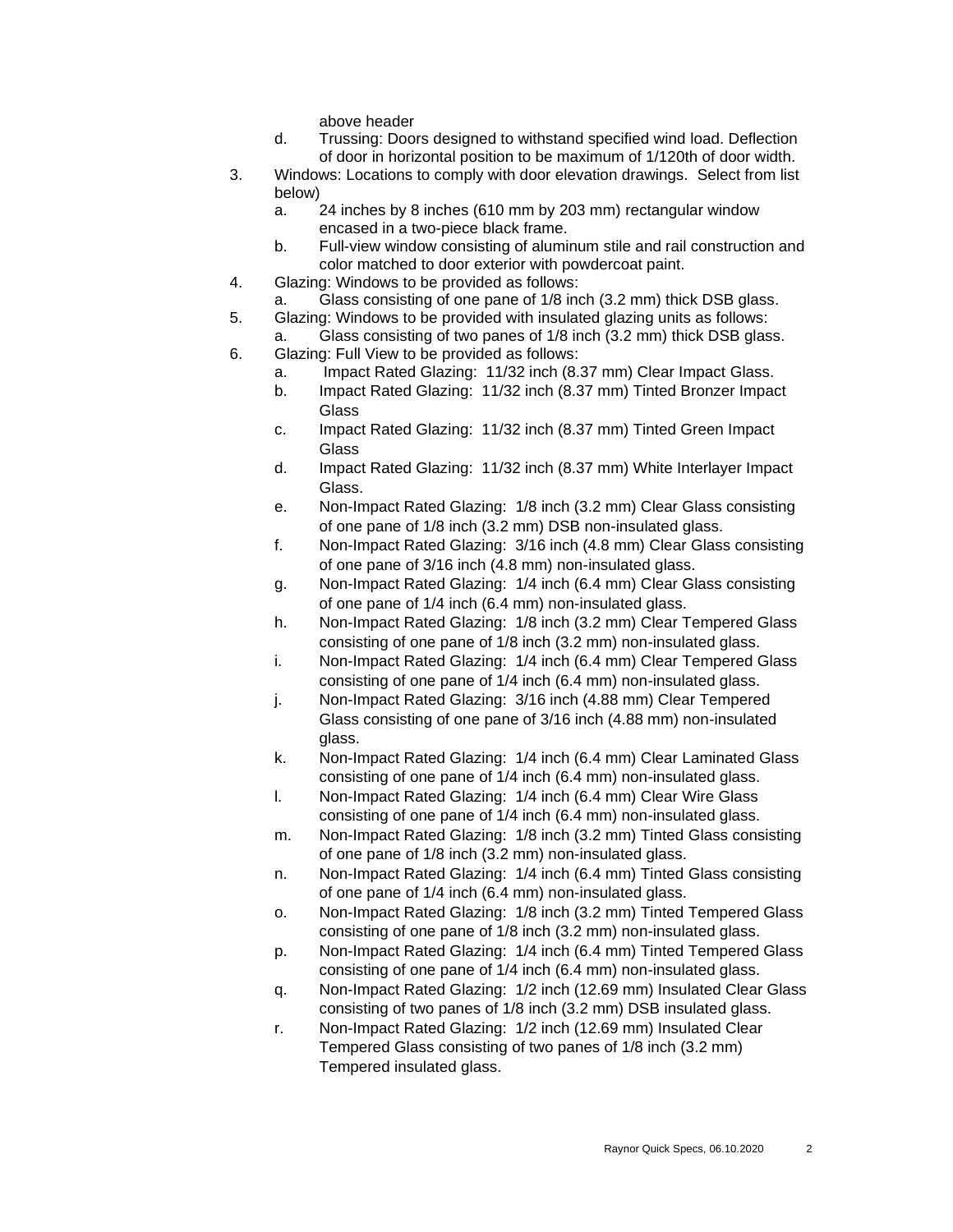- s. Non-Impact Rated Glazing: 1/2 inch (12.69 mm) Insulated Low E DSB Glass consisting of two panes of 1/8 inch (3.2 mm) DSB insulated glass.
- t. Non-Impact Rated Glazing: 1/2 inch (12.69 mm) Insulated Low E Tempered Glass consisting of two panes of 1/8 inch (3.2 mm) Tempered insulated glass.
- u. Non-Impact Rated Glazing: 1/8 inch (3.2 mm) Clear Acrylic consisting of one pane of 1/8 inch (3.2 mm) Acrylic glazing.
- v. Non-Impact Rated Glazing: 1/8 inch (3.2 mm) Clear Lexan consisting of one pane of 1/8 inch (3.2 mm) Lexan glazing.
- w. Non-Impact Rated Glazing: 1/4 inch (6.4 mm) Clear Acrylic consisting of one pane of 1/4 inch (6.4 mm) Acrylic glazing.
- x. Non-Impact Rated Glazing: 1/4 inch (6.4 mm) Clear Lexan consisting of one pane of 1/4 inch (6.4 mm) Lexan glazing.
- 7. Mounting: Sections mounted in door opening using
	- (select from list below):
		- a. Between-Jamb Bracket Mounting: sections mounted between door jambs, seal against exterior perimeter seal installed along vertical and top horizontal edges of jambs.
		- b. Lap Jamb Angle Mounting: section overlap door jambs by 1 inch (25 mm) on each side of door opening.
- 8. Track:
	- c. Material: Hot-dipped galvanized steel (ASTM A 653), fully adjustable for adequate sealing of door to jamb or weatherseal.
	- d. Configuration Type (select from list below):
		- 1) Configuration Type: Normal Headroom.
		- 2) Configuration Type: Low Headroom.
		- 3) Configuration Type: Vertical Lift.
		- 4) Configuration Type: Lift-Clearance.
		- 5) Configuration Type: Incline.
		- 6) Configuration Type: Contour.
	- e. Track Size (select from list below):
		- 1) Size: 2 inches (51 mm).
		- 2) Size: 3 inches (76 mm).
	- f. Mounting (select from list below):
		- 1) Bracket-Mount using adjustable track brackets for use on 2-inch track with wood jambs.
		- 2) Floor-to-Header Angle-Mount consisting of continuous angle extending from the floor up to the door header for use with steel, wood, or masonry jambs. Continuous angle size not less than 2- 5/16 inches by 4 inches by 3/32 inch (59 by 102 by 2.5 mm) on 2-inch track and 3-1/2 inches by 5 inches by 1/8 inches (89 by 127by 3.2 mm) on 3-inch track.
		- 3) Floor-to-Shaft Angle-Mount consisting of continuous angle extending from the floor, past header, completely up to door shaft for use with steel, wood, or masonry jambs. Continuous angle size not less than 2-5/16 inches by 4 inches by 3/32 inch (59 by 102 by 2.5 mm) on 2-inch track and 3-1/2 inches by 5 inches by 1/8 inches (89 by 127by 3.2 mm) on 3-inch track.
		- 4) QuikClip: Clip-Angle consisting of clip brackets pre-assembled to continuous angle extending from the floor up to the door header and continuous angle extending from the door header up to the door shaft for use with steel, wood, or masonry jambs. Continuous angle size not less than 2-5/16 inches by 1-1/4 inches by 3/32 inches (59 by 32 by 2.5 mm) on 2-inch track and